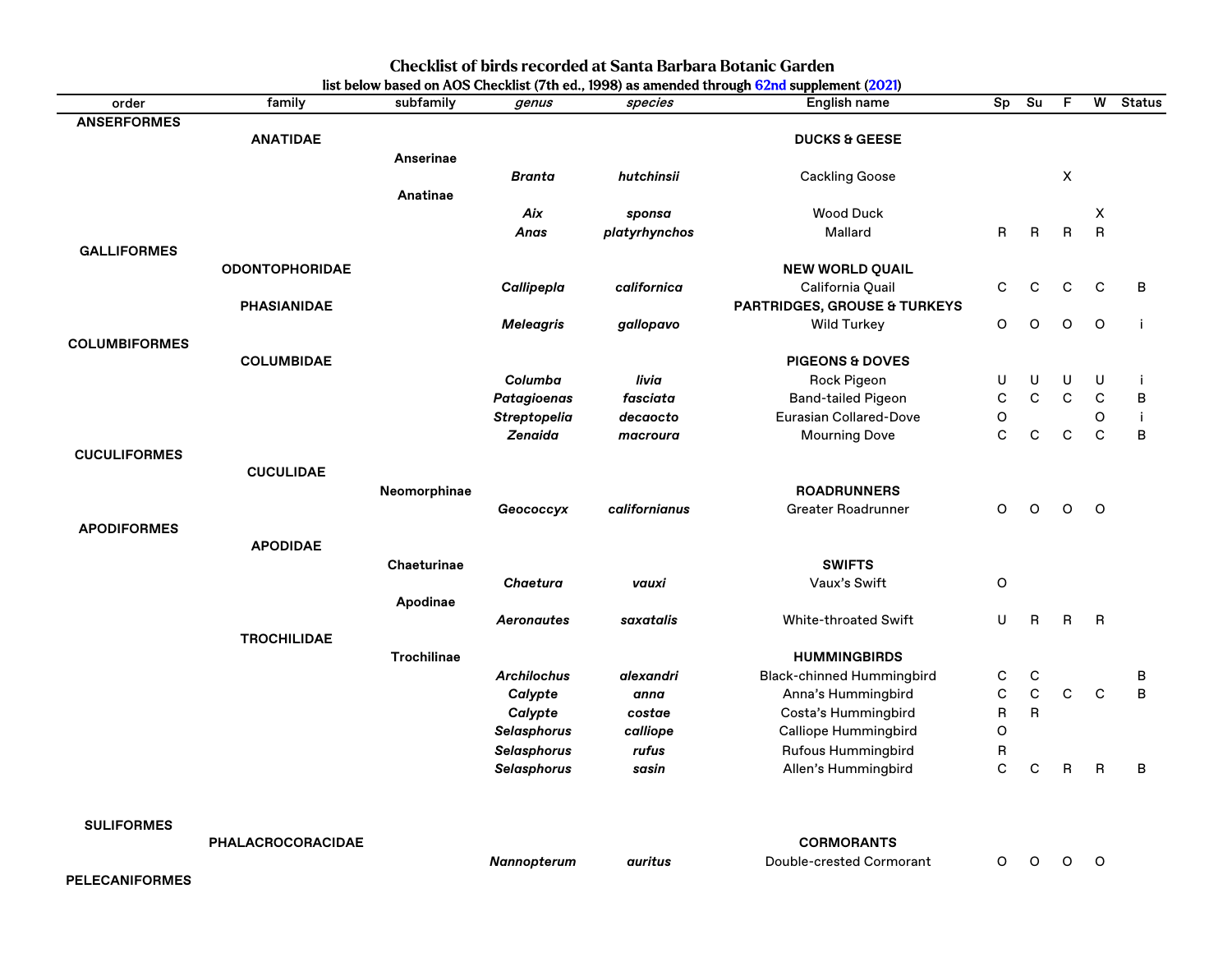|                       | <b>ARDEIDAE</b>     |            |                    |              | <b>HERONS</b>                 |              |             |              |                    |           |
|-----------------------|---------------------|------------|--------------------|--------------|-------------------------------|--------------|-------------|--------------|--------------------|-----------|
|                       |                     |            | Ardea              | herodias     | <b>Great Blue Heron</b>       | R            | R           | $\mathsf{B}$ | $\mathsf{R}$       |           |
|                       |                     |            | <b>Butorides</b>   | virescens    | Green Heron                   | X            |             |              |                    |           |
| <b>CATHARTIFORMES</b> |                     |            |                    |              |                               |              |             |              |                    |           |
|                       | <b>CATHARTIDAE</b>  |            |                    |              | <b>NEW WORLD VULTURES</b>     |              |             |              |                    |           |
|                       |                     |            | <b>Cathartes</b>   | aura         | <b>Turkey Vulture</b>         | С            | С           | $\mathsf{C}$ | C                  |           |
| <b>ACCIPTRIFORMES</b> |                     |            |                    |              |                               |              |             |              |                    |           |
|                       | <b>PANDIONIDAE</b>  |            |                    |              | <b>OSPREY</b>                 |              |             |              |                    |           |
|                       |                     |            | <b>Pandion</b>     | haliaetus    | Osprey                        |              |             |              | $\pmb{\mathsf{X}}$ |           |
|                       | <b>ACCIPITRIDAE</b> |            |                    |              | <b>HAWKS &amp; EAGLES</b>     |              |             |              |                    |           |
|                       |                     |            | <b>Elanus</b>      | lecurus      | <b>White-tailed Kite</b>      | $\mathsf O$  | O           | $\circ$      |                    | <b>OB</b> |
|                       |                     |            | Aquila             | chrysaetos   | Golden Eagle                  | X            |             |              |                    |           |
|                       |                     |            | <b>Circus</b>      | hudsonius    | Northern Harrier              | X            |             |              | X                  |           |
|                       |                     |            | <b>Accipiter</b>   | striatus     | Sharp-shinned Hawk            | R            |             | R            | R                  |           |
|                       |                     |            | <b>Accipiter</b>   | cooperii     | Cooper's Hawk                 | U            | U           | U            | U                  | B         |
|                       |                     |            | <b>Buteo</b>       | lineatus     | Red-shouldered Hawk           | $\mathbf C$  | $\mathbf C$ | $\mathsf{C}$ | $\mathsf C$        | $\sf B$   |
|                       |                     |            | <b>Buteo</b>       | albonotatus  | Zone-tailed Hawk              |              |             |              | X                  |           |
|                       |                     |            | <b>Buteo</b>       | jamaicensis  | <b>Red-tailed Hawk</b>        | $\mathbf C$  | C           | $\mathsf{C}$ | $\mathbf C$        | $\sf B$   |
|                       |                     |            |                    |              |                               |              |             |              |                    |           |
| <b>STRIGIFORMES</b>   |                     |            |                    |              |                               |              |             |              |                    |           |
|                       | <b>TYTONIDAE</b>    |            |                    |              | <b>BARN OWLS</b>              |              |             |              |                    |           |
|                       |                     |            | Tyto               | alba         | <b>Barn Owl</b>               | O            | O           | O            | O                  |           |
|                       | <b>STRIGIDAE</b>    |            |                    |              | <b>TYPICAL OWLS</b>           |              |             |              |                    |           |
|                       |                     |            | <b>Megascops</b>   | kennicottii  | Western Screech-Owl           | R            | R           | R            | R                  | B         |
|                       |                     |            | <b>Bubo</b>        | virginianus  | <b>Great Horned Owl</b>       | U            | U           | U            | U                  | $\sf B$   |
|                       |                     |            | <b>Glaucidium</b>  | gnoma        | Northern Pygmy-Owl            | R            | R           | ${\sf R}$    | R                  |           |
|                       |                     |            | <b>Strix</b>       | occidentalis | Spotted Owl                   |              |             | X            | X                  |           |
| <b>CORACIIFORMES</b>  |                     |            |                    |              |                               |              |             |              |                    |           |
|                       | <b>ALCEDINIDAE</b>  |            |                    |              |                               |              |             |              |                    |           |
|                       |                     | Cerylinae  |                    |              |                               |              |             |              |                    |           |
|                       |                     |            | Ceryle             | alcyon       | <b>Belted Kingfisher</b>      | O            |             | O            | $\circ$            |           |
| <b>PICIFORMES</b>     |                     |            |                    |              |                               |              |             |              |                    |           |
|                       | <b>PICIDAE</b>      |            |                    |              |                               |              |             |              |                    |           |
|                       |                     | Picinae    |                    |              | <b>WOODPECKERS</b>            |              |             |              |                    |           |
|                       |                     |            | <b>Melanerpes</b>  | formicivorus | Acorn Woodpecker              | С            | С           | C            | C                  | B         |
|                       |                     |            | <b>Sphyrapicus</b> | ruber        | <b>Red-breasted Sapsucker</b> | O            |             | R            | R                  |           |
|                       |                     |            | <b>Picoides</b>    | pubescens    | Downy Woodpecker              | $\mathsf{C}$ | С           | $\mathsf C$  | $\mathsf C$        | B         |
|                       |                     |            | Picoides           | nuttallii    | Nuttall's Woodpecker          | C            | С           | $\mathsf{C}$ | C                  | B         |
|                       |                     |            | <b>Picoides</b>    | villosus     | Hairy Woodpecker              | U            | U           | U            | U                  |           |
|                       |                     |            | <b>Picoides</b>    | albolarvatus | White-headed Woodpecker       |              |             | Χ            |                    |           |
|                       |                     |            | <b>Colaptes</b>    | auratus      | Northern Flicker              | C            | C           | $\mathsf{C}$ | $\mathsf{C}$       | B         |
| <b>FALCONIFORMES</b>  |                     |            |                    |              |                               |              |             |              |                    |           |
|                       | <b>FALCONIDAE</b>   |            |                    |              |                               |              |             |              |                    |           |
|                       |                     | Falconinae |                    |              | <b>FALCONS</b>                |              |             |              |                    |           |
|                       |                     |            | Falco              | sparverius   | American Kestrel              | R.           | R,          | $\mathsf{R}$ | $\mathsf{R}$       |           |
|                       |                     |            |                    |              |                               |              |             |              |                    |           |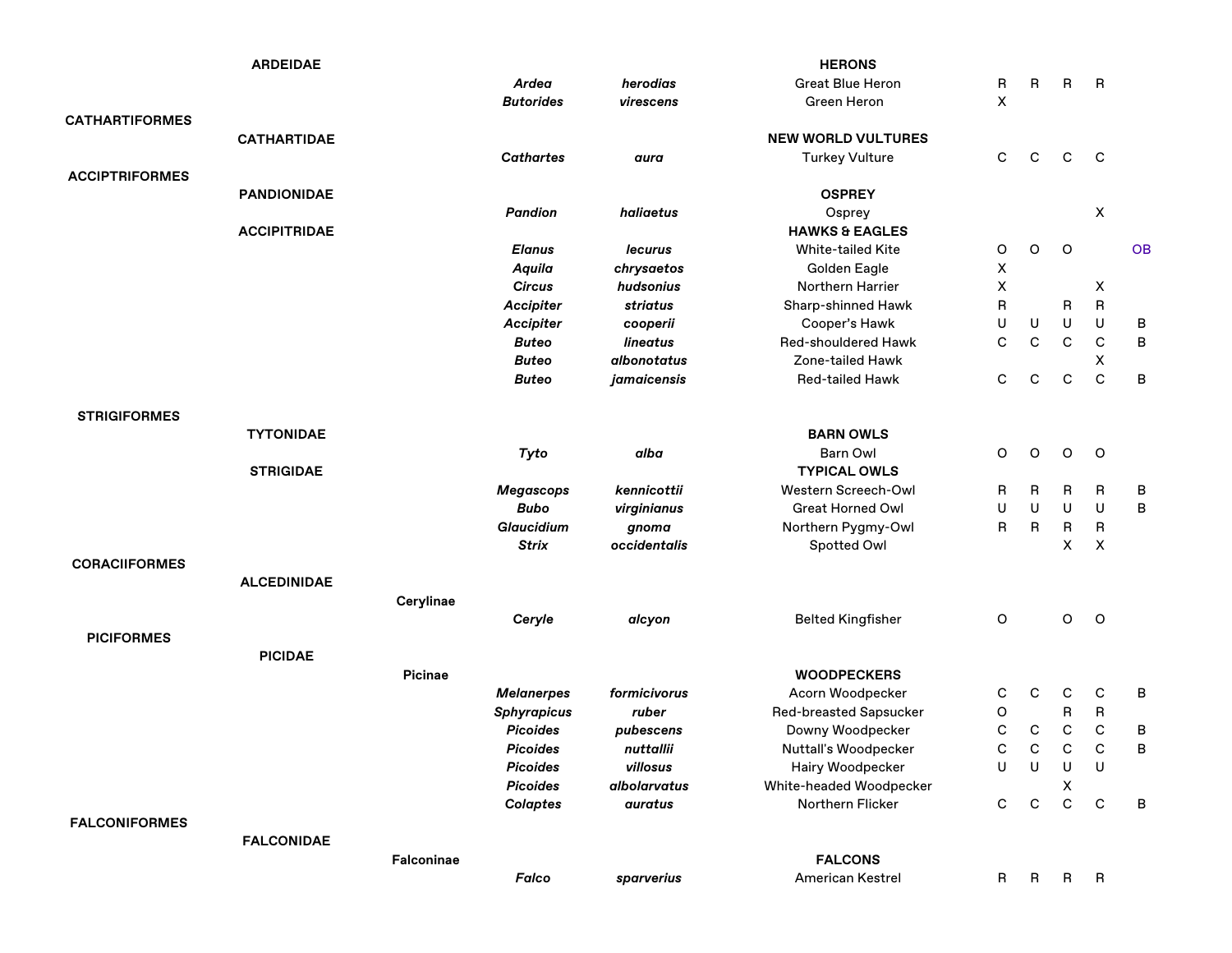| Falco | columbaris | Merlin                  |  |
|-------|------------|-------------------------|--|
| Falco | peregrinus | <b>Peregrine Falcon</b> |  |

| <b>PASSERIFORMES</b> |                     |                     |                     |                  |                                 |              |              |                    |              |    |
|----------------------|---------------------|---------------------|---------------------|------------------|---------------------------------|--------------|--------------|--------------------|--------------|----|
|                      | <b>TYRANNIDAE</b>   |                     |                     |                  | <b>TYRANT FLYCATCHERS</b>       |              |              |                    |              |    |
|                      |                     | Tyranninae          |                     |                  |                                 |              |              |                    |              |    |
|                      |                     |                     | <b>Myiarchus</b>    | cinerascens      | Ash-throated Flycatcher         | U            | U            | $\sf U$            |              |    |
|                      |                     |                     | <b>Tyrannus</b>     | vociferans       | Cassin's Kingbird               |              |              |                    | O            |    |
|                      |                     |                     | <b>Tyrannus</b>     | verticalis       | Western Kingbird                | O            |              |                    |              |    |
|                      |                     |                     | <b>Tyrannus</b>     | tyrannus         | Eastern Kingbird                |              |              | X                  |              |    |
|                      |                     | <b>Fluvicolinae</b> |                     |                  |                                 |              |              |                    |              |    |
|                      |                     |                     | Contopus            | cooperi          | Olive-sided Flycatcher          | U            |              | R                  |              | OB |
|                      |                     |                     | Contopus            | sordidulus       | Western Wood-Pewee              | $\sf U$      |              | R                  |              | OB |
|                      |                     |                     | Empidonax           | traillii         | <b>Willow Flycatcher</b>        | R            |              | U                  |              |    |
|                      |                     |                     | Empidonax           | hammondii        | Hammond's Flycatcher            | $\sf R$      |              | R                  |              |    |
|                      |                     |                     | Empidonax           | difficilis       | Pacific-slope Flycatcher        | $\mathsf{C}$ | C            | U                  | O            | B  |
|                      |                     |                     | <b>Sayornis</b>     | nigricans        | <b>Black Phoebe</b>             | $\mathbf C$  | $\mathsf C$  | $\mathsf C$        | $\mathbf C$  | B  |
|                      |                     |                     | <b>Sayornis</b>     | saya             | Say's Phoebe                    |              |              | $\circ$            |              |    |
|                      | <b>VIREONIDAE</b>   |                     |                     |                  | <b>VIREOS</b>                   |              |              |                    |              |    |
|                      |                     |                     | Vireo               | huttoni          | Hutton's Vireo                  | $\mathbf C$  | $\mathbf C$  | $\mathbf C$        | C            | B  |
|                      |                     |                     | Vireo               | cassinii         | Cassin's Vireo                  | U            |              | R                  |              |    |
|                      |                     |                     | Vireo               | plumbeus         | <b>Plumbeous Vireo</b>          | X            |              | $\pmb{\mathsf{X}}$ |              |    |
|                      |                     |                     | Vireo               | gilvus           | <b>Warbling Vireo</b>           | $\mathbf C$  | R            | U                  |              | OB |
|                      | <b>CORVIDAE</b>     |                     |                     |                  | <b>JAYS &amp; CROWS</b>         |              |              |                    |              |    |
|                      |                     |                     | Cyanocitta          | stelleri         | Steller's Jay                   |              |              | O                  | O            |    |
|                      |                     |                     | Aphelocoma          | californica      | California Scrub-Jay            | $\mathbf C$  | $\mathbf C$  | $\mathsf C$        | $\mathsf C$  | B  |
|                      |                     |                     | Corvus              | brachyrhynchos   | <b>American Crow</b>            | $\mathsf C$  | $\mathsf C$  | $\mathbf C$        | $\mathsf{C}$ | B  |
|                      |                     |                     | Corvus              | corax            | <b>Common Raven</b>             | $\circ$      | $\circ$      | $\circ$            | O            |    |
|                      | <b>PARIDAE</b>      |                     |                     |                  | <b>CHICKADEES &amp; TITMICE</b> |              |              |                    |              |    |
|                      |                     |                     | Poecile             | gambeli          | <b>Mountain Chickadee</b>       |              |              | O                  | O            |    |
|                      |                     |                     | <b>Baeolophus</b>   | <i>inornatus</i> | Oak Titmouse                    | C            | $\mathbf C$  | $\mathsf{C}$       | $\mathbf C$  | B  |
|                      | <b>HIRUNDINIDAE</b> |                     |                     |                  | <b>SWALLOWS</b>                 |              |              |                    |              |    |
|                      |                     | <b>Hirundininae</b> |                     |                  |                                 |              |              |                    |              |    |
|                      |                     |                     | <b>Tachycineta</b>  | bicolor          | <b>Tree Swallow</b>             | $\mathsf O$  |              | O                  |              |    |
|                      |                     |                     | <b>Tachycineta</b>  | thalassina       | Violet-green Swallow            | R            |              | R                  |              |    |
|                      |                     |                     | Stelgidopteryx      | serripennis      | Northern Rough-winged Swallow   | R            | R            |                    |              |    |
|                      |                     |                     | Progne              | subis            | <b>Purple Martin</b>            | $\mathsf O$  |              |                    |              |    |
|                      |                     |                     | Hirundo             | rustica          | <b>Barn Swallow</b>             | R            | R            |                    |              |    |
|                      |                     |                     | Petrochelidon       | pyrrhonota       | <b>Cliff Swallow</b>            | $\mathbf C$  | $\mathbf C$  | $\sf U$            |              |    |
|                      | <b>AEGITHALIDAE</b> |                     |                     |                  | <b>BUSHTITS</b>                 |              |              |                    |              |    |
|                      |                     |                     | <b>Psaltriparus</b> | minimus          | <b>Bushtit</b>                  | C            | C            | $\mathsf{C}$       | $\mathsf{C}$ | B  |
|                      | <b>SYLVIIDAE</b>    |                     |                     |                  | <b>SYLVIID WARBLERS</b>         |              |              |                    |              |    |
|                      |                     |                     | Chamaea             | fasciata         | Wrentit                         | C            | $\mathsf{C}$ | C                  | C            | B  |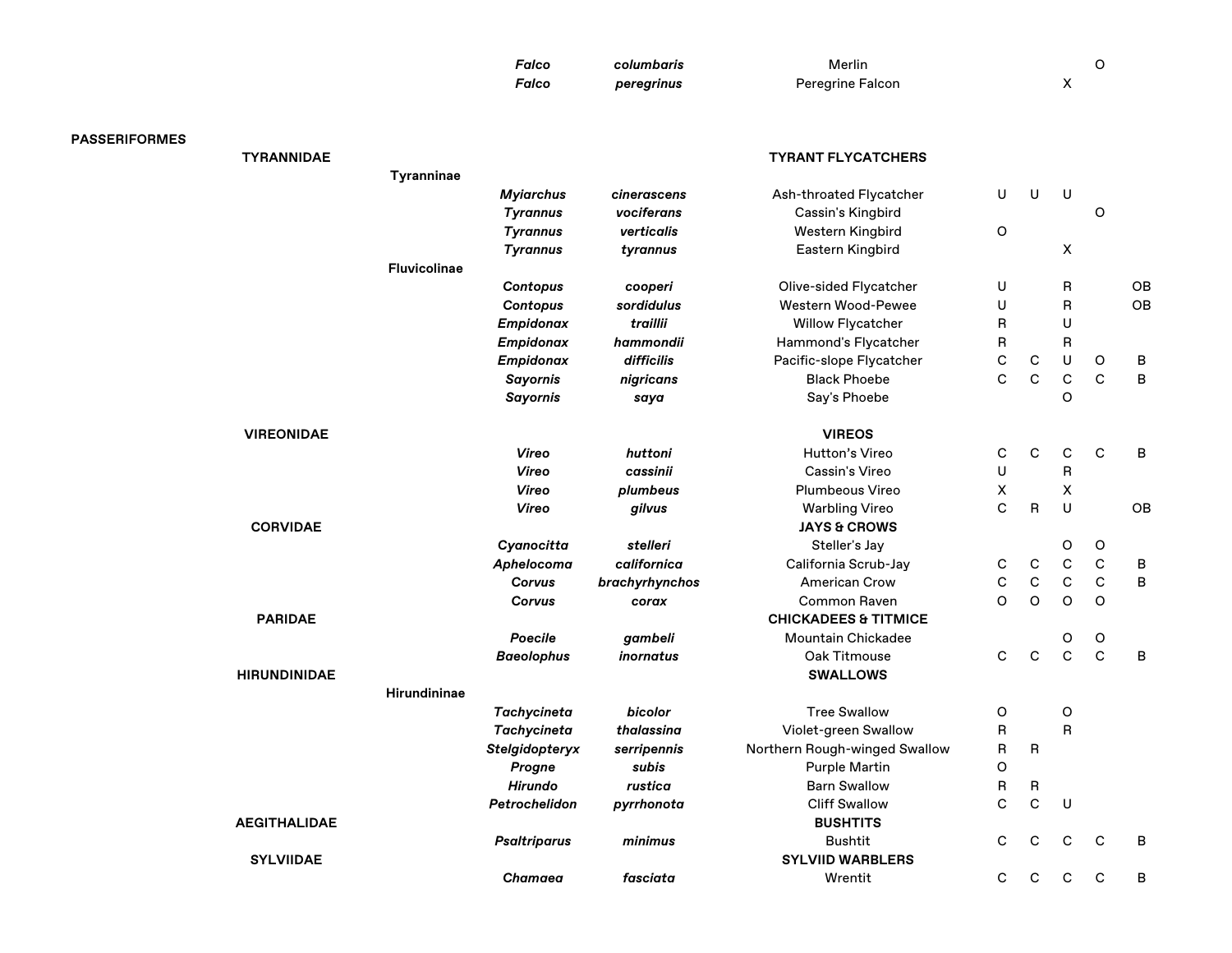| <b>REGULIDAE</b>      |                   |                    |                     | <b>KINGLETS</b>                     |   |                |              |             |     |
|-----------------------|-------------------|--------------------|---------------------|-------------------------------------|---|----------------|--------------|-------------|-----|
|                       |                   | Chlorthylio        | calendula           | Ruby-crowned Kinglet                |   |                |              |             |     |
|                       |                   | Regulus            | satrapa             | Golden-crowned Kinglet              |   |                | $\mathsf O$  | $\circ$     |     |
| <b>BOMBYCILLIDAE</b>  |                   |                    |                     | <b>WAXWINGS</b>                     |   |                |              |             |     |
|                       |                   | <b>Bombycilla</b>  | cedrorum            | <b>Cedar Waxwing</b>                | С | $\pmb{\times}$ | $\mathbf C$  | $\mathbf C$ | Ir  |
| <b>PTILOGONATIDAE</b> |                   |                    |                     | <b>SILKY-FLYCATCHERS</b>            |   |                |              |             |     |
|                       |                   | Phainopepla        | nitens              | Phainopepla                         | R | R              | R            | $\circ$     | OB  |
| <b>SITTIDAE</b>       |                   |                    |                     |                                     |   |                |              |             |     |
|                       | <b>Sittinae</b>   |                    |                     | <b>NUTHATCHES</b>                   |   |                |              |             |     |
|                       |                   | Sitta              | canadensis          | <b>Red-breasted Nuthatch</b>        | R |                | R            | U           | Ir  |
|                       |                   | Sitta              | <b>carolinensis</b> | <b>White-breasted Nuthatch</b>      | U | U              | U            | U           | В   |
| <b>CERTHIIDAE</b>     |                   |                    |                     |                                     |   |                |              |             |     |
|                       | <b>Certhiinae</b> |                    |                     | <b>CREEPERS</b>                     |   |                |              |             |     |
|                       |                   | <b>Certhia</b>     | americana           | <b>Brown Creeper</b>                |   |                | R            | R           |     |
| <b>POLIOPTILIDAE</b>  |                   |                    |                     | <b>GNATCATCHERS</b>                 |   |                |              |             |     |
|                       |                   | Polioptila         | caerulea            | <b>Blue-gray Gnatcatcher</b>        | С | $\sf U$        | $\mathbf C$  | $\mathsf C$ | OB  |
| <b>TROGLODYTIDAE</b>  |                   |                    |                     | <b>WRENS</b>                        |   |                |              |             |     |
|                       |                   | <b>Catherpes</b>   | mexicanus           | Canyon Wren                         | U | U              | U            | U           | OB  |
|                       |                   | <b>Troglodytes</b> | aedon               | House Wren                          | C | $\mathbf C$    | $\mathbf C$  | $\mathbf C$ | B   |
|                       |                   | <b>Troglodytes</b> | pacificus           | Pacific Wren                        |   |                | R            | R           |     |
|                       |                   | <b>Thryomanes</b>  | bewickii            | Bewick's Wren                       | C | $\mathbf C$    | $\mathbf C$  | $\mathbf C$ | B   |
| <b>MIMIDAE</b>        |                   |                    |                     | <b>MOCKINGBIRDS &amp; THRASHERS</b> |   |                |              |             |     |
|                       |                   | <b>Toxostoma</b>   | redivivum           | <b>California Thrasher</b>          | С | $\mathbf C$    | C            | $\mathbf C$ | B   |
|                       |                   | <b>Mimus</b>       | polyglottos         | Northern Mockingbird                | U | U              | U            | U           | B   |
| <b>STURNIDAE</b>      |                   |                    |                     | <b>STARLINGS</b>                    |   |                |              |             |     |
|                       |                   | <b>Sturnus</b>     | vulgaris            | <b>European Starling</b>            | С | C              | $\mathbf C$  | $\mathbf C$ | B,i |
| <b>CINCLIDAE</b>      |                   |                    |                     | <b>DIPPERS</b>                      |   |                |              |             |     |
|                       |                   | <b>Cinclus</b>     | mexicanus           | <b>American Dipper</b>              |   |                | O            | O           |     |
|                       |                   |                    |                     |                                     |   |                |              |             |     |
| <b>TURDIDAE</b>       |                   |                    |                     | <b>THRUSHES</b>                     |   |                |              |             |     |
|                       |                   | Sialia             | mexicana            | Western Bluebird                    | O |                | $\mathsf O$  | $\circ$     |     |
|                       |                   | <b>Myadestes</b>   | townsendi           | <b>Townsend's Solitaire</b>         |   |                |              | O           |     |
|                       |                   | <b>Catharus</b>    | ustulatus           | Swainson's Thrush                   | U | O              | R            |             | OB  |
|                       |                   | <b>Catharus</b>    | guttatus            | <b>Hermit Thrush</b>                | С |                | C            | C           |     |
|                       |                   | <b>Turdus</b>      | migratorius         | American Robin                      | C | U              | $\mathsf C$  | $\mathsf C$ | B   |
|                       |                   | Ixoreus            | naevius             | <b>Varied Thrush</b>                |   |                | O            | O           |     |
| <b>ESTRILDIDAE</b>    |                   |                    |                     | <b>WAXBILLS AND ALLIES</b>          |   |                |              |             |     |
|                       |                   | Lonchura           | punctulata          | Scaly-breasted Munia                | U | U              | U            | U           |     |
| <b>PASSERIDAE</b>     |                   |                    |                     | OLD WORLD SPARROWS                  |   |                |              |             |     |
|                       |                   | <b>Passer</b>      | domesticus          | <b>House Sparrow</b>                | U | U              | U            | U           | j.  |
| <b>FRINGILLIDAE</b>   |                   |                    |                     |                                     |   |                |              |             |     |
|                       | Carduelinae       |                    |                     | <b>FINCHES</b>                      |   |                |              |             |     |
|                       |                   | <b>Haemorhous</b>  | mexicanus           | House Finch                         | С | C              | С            | С           | В   |
|                       |                   | <b>Haemorhous</b>  | purpureus           | Purple Finch                        | С | $\mathsf C$    | $\mathsf{C}$ | C           | в   |
|                       |                   | <b>Spinus</b>      | pinus               | Pine Siskin                         | R |                | R            | R           | Ir  |
|                       |                   |                    |                     |                                     |   |                |              |             |     |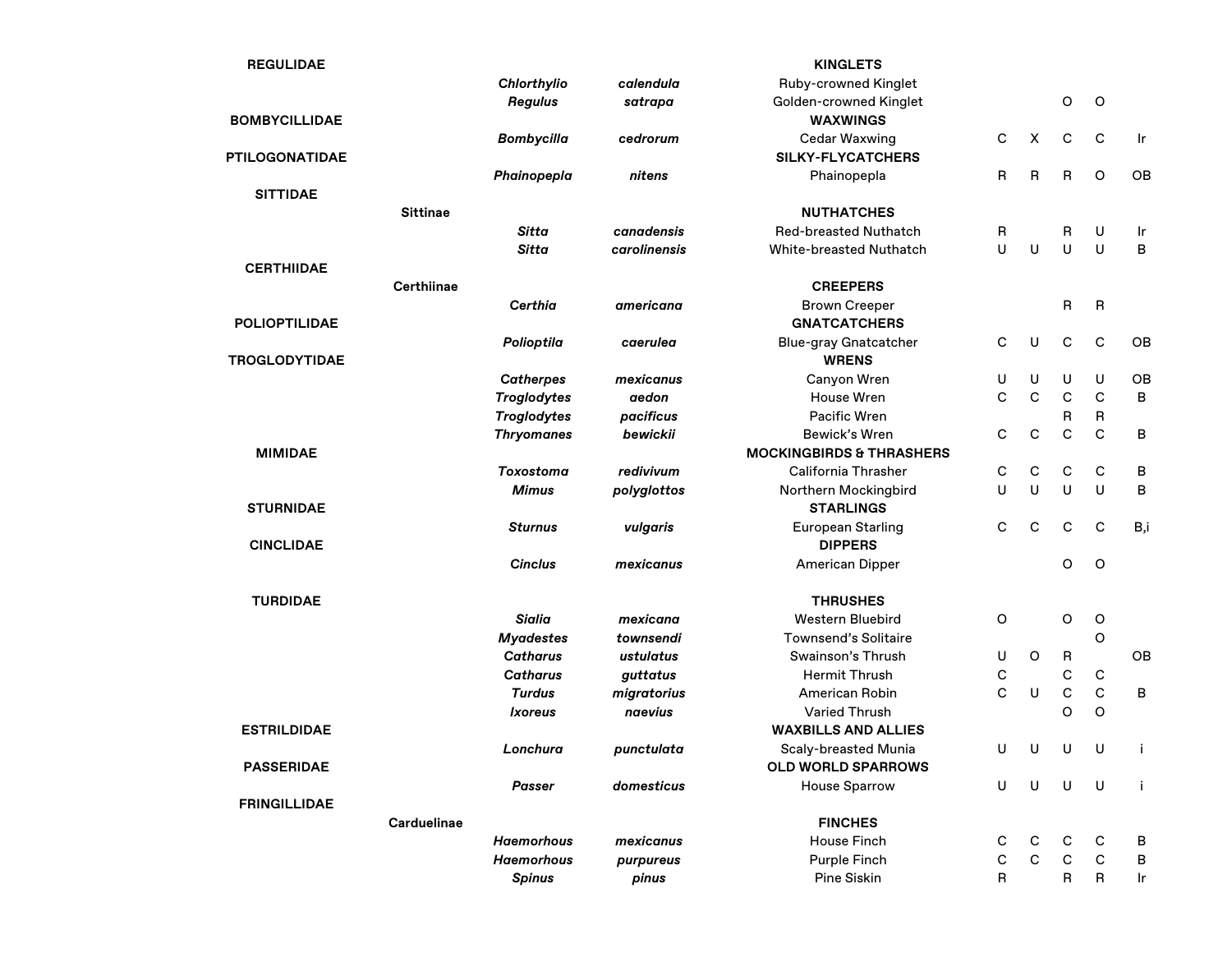|                      | <b>Spinus</b>      | psaltria                                                                                                                                                                                                                                                                                                                                                                                                                                                                                                                                                                                                                                                                                                                                                                                                                                                                                                                                                                                                                                                                                                                                                                                                                                                                                                                                                                                   | <b>Lesser Goldfinch</b>   | С                                                                                                                                                                                                                                                                                                                                               | C           | C            | С            | В  |
|----------------------|--------------------|--------------------------------------------------------------------------------------------------------------------------------------------------------------------------------------------------------------------------------------------------------------------------------------------------------------------------------------------------------------------------------------------------------------------------------------------------------------------------------------------------------------------------------------------------------------------------------------------------------------------------------------------------------------------------------------------------------------------------------------------------------------------------------------------------------------------------------------------------------------------------------------------------------------------------------------------------------------------------------------------------------------------------------------------------------------------------------------------------------------------------------------------------------------------------------------------------------------------------------------------------------------------------------------------------------------------------------------------------------------------------------------------|---------------------------|-------------------------------------------------------------------------------------------------------------------------------------------------------------------------------------------------------------------------------------------------------------------------------------------------------------------------------------------------|-------------|--------------|--------------|----|
|                      | <b>Spinus</b>      | <b>lawrencei</b>                                                                                                                                                                                                                                                                                                                                                                                                                                                                                                                                                                                                                                                                                                                                                                                                                                                                                                                                                                                                                                                                                                                                                                                                                                                                                                                                                                           | Lawrence's Goldfinch      | O                                                                                                                                                                                                                                                                                                                                               |             | O            | O            | Ir |
|                      | <b>Spinus</b>      | tristis                                                                                                                                                                                                                                                                                                                                                                                                                                                                                                                                                                                                                                                                                                                                                                                                                                                                                                                                                                                                                                                                                                                                                                                                                                                                                                                                                                                    | American Goldfinch        | U                                                                                                                                                                                                                                                                                                                                               | R           | U            | U            |    |
| <b>PASSERELLIDAE</b> |                    |                                                                                                                                                                                                                                                                                                                                                                                                                                                                                                                                                                                                                                                                                                                                                                                                                                                                                                                                                                                                                                                                                                                                                                                                                                                                                                                                                                                            |                           |                                                                                                                                                                                                                                                                                                                                                 |             |              |              |    |
|                      |                    |                                                                                                                                                                                                                                                                                                                                                                                                                                                                                                                                                                                                                                                                                                                                                                                                                                                                                                                                                                                                                                                                                                                                                                                                                                                                                                                                                                                            | <b>NEW WORLD SPARROWS</b> |                                                                                                                                                                                                                                                                                                                                                 |             |              |              |    |
|                      | <b>Spizella</b>    | passerina                                                                                                                                                                                                                                                                                                                                                                                                                                                                                                                                                                                                                                                                                                                                                                                                                                                                                                                                                                                                                                                                                                                                                                                                                                                                                                                                                                                  | <b>Chipping Sparrow</b>   | X                                                                                                                                                                                                                                                                                                                                               |             |              |              |    |
|                      | <b>Passerella</b>  | iliaca                                                                                                                                                                                                                                                                                                                                                                                                                                                                                                                                                                                                                                                                                                                                                                                                                                                                                                                                                                                                                                                                                                                                                                                                                                                                                                                                                                                     | Fox Sparrow               | R                                                                                                                                                                                                                                                                                                                                               |             | U            | R            |    |
|                      | Junco              | hyemalis                                                                                                                                                                                                                                                                                                                                                                                                                                                                                                                                                                                                                                                                                                                                                                                                                                                                                                                                                                                                                                                                                                                                                                                                                                                                                                                                                                                   | Dark-eyed Junco           | С                                                                                                                                                                                                                                                                                                                                               | $\mathbf C$ | $\mathsf{C}$ | $\mathbf C$  | В  |
|                      | Zonotrichia        | <b>White-crowned Sparrow</b><br>leucophrys<br><b>Golden-crowned Sparrow</b><br>atricapilla<br>albicollis<br>White-throated Sparrow<br>melodia<br>Song Sparrow<br>lincolnii<br>Lincoln's Sparrow<br>Spotted Towhee<br>maculatus<br>crissalis<br><b>California Towhee</b><br>YELLOW-BREASTED CHATS<br>Yellow-breasted Chat<br>virens<br><b>BLACKBIRDS &amp; ORIOLES</b><br><b>Hooded Oriole</b><br>cucullatus<br><b>Bullock's Oriole</b><br>bullockii<br>Scott's Oriole<br>parisorum<br>Red-winged Blackbird<br>phoeniceus<br>Brewer's Blackbird<br>cyanocephalus<br><b>Brown-headed Cowbird</b><br>ater<br><b>WOOD-WARBLERS</b><br>Ovenbird<br>aurocapilla<br>noveboracensis<br>Northern Waterthrush<br>Golden-winged Warbler<br>chrysoptera<br><b>Black-and-white Warbler</b><br>varia<br>celata<br>Orange-crowned Warbler<br><b>Nashville Warbler</b><br>ruficapilla<br>virginiae<br>Virginia's Warbler<br>tolmiei<br>MacGillivray's Warbler<br><b>Common Yellowthroat</b><br>trichas<br><b>Hooded Warbler</b><br>citrina<br>ruticilla<br><b>American Redstart</b><br>Northern Parula<br>americana<br>magnolia<br>Magnolia Warbler<br><b>Yellow Warbler</b><br>petechia<br>pensylvanica<br><b>Chestnut-sided Warbler</b><br>caerulescens<br><b>Black-throated Blue Warbler</b><br>Yellow-rumped Warbler<br>coronata<br>dominica<br>Yellow-throated Warbler<br>discolor<br>Prairie Warbler | С                         |                                                                                                                                                                                                                                                                                                                                                 | С           | С            |              |    |
|                      | <b>Zonotrichia</b> |                                                                                                                                                                                                                                                                                                                                                                                                                                                                                                                                                                                                                                                                                                                                                                                                                                                                                                                                                                                                                                                                                                                                                                                                                                                                                                                                                                                            |                           | C                                                                                                                                                                                                                                                                                                                                               |             | C            | C            |    |
|                      | Zonotrichia        |                                                                                                                                                                                                                                                                                                                                                                                                                                                                                                                                                                                                                                                                                                                                                                                                                                                                                                                                                                                                                                                                                                                                                                                                                                                                                                                                                                                            |                           |                                                                                                                                                                                                                                                                                                                                                 |             |              | x            |    |
|                      | Melospiza          |                                                                                                                                                                                                                                                                                                                                                                                                                                                                                                                                                                                                                                                                                                                                                                                                                                                                                                                                                                                                                                                                                                                                                                                                                                                                                                                                                                                            |                           | C                                                                                                                                                                                                                                                                                                                                               | $\mathsf C$ | $\mathsf C$  | C            | В  |
|                      | Melospiza          |                                                                                                                                                                                                                                                                                                                                                                                                                                                                                                                                                                                                                                                                                                                                                                                                                                                                                                                                                                                                                                                                                                                                                                                                                                                                                                                                                                                            |                           |                                                                                                                                                                                                                                                                                                                                                 |             | R            | R            |    |
|                      | Pipilo             |                                                                                                                                                                                                                                                                                                                                                                                                                                                                                                                                                                                                                                                                                                                                                                                                                                                                                                                                                                                                                                                                                                                                                                                                                                                                                                                                                                                            |                           | C                                                                                                                                                                                                                                                                                                                                               | С           | C            | C            | В  |
|                      | Melozone           |                                                                                                                                                                                                                                                                                                                                                                                                                                                                                                                                                                                                                                                                                                                                                                                                                                                                                                                                                                                                                                                                                                                                                                                                                                                                                                                                                                                            |                           | C                                                                                                                                                                                                                                                                                                                                               | C           | C            | C            | B  |
| <b>ICTERIIDAE</b>    |                    |                                                                                                                                                                                                                                                                                                                                                                                                                                                                                                                                                                                                                                                                                                                                                                                                                                                                                                                                                                                                                                                                                                                                                                                                                                                                                                                                                                                            |                           | O<br>o<br>C<br>С<br>U<br>C<br>U<br>U<br>x<br>O<br>O<br>O<br>U<br>U<br>U<br>C<br>R<br>U<br>X<br>$\mathsf X$<br>x<br>$\sf B$<br>O<br>$\mathsf C$<br>С<br>C<br>U<br>R<br>x<br>U<br>U<br>$\mathbf C$<br>C<br>C<br>X<br>x<br>O<br>X<br>X<br>С<br>$\mathbf C$<br>$\sf U$<br>$\pmb{\mathsf{X}}$<br>$\mathsf X$<br>$\mathbf C$<br>U<br>X<br>$\mathsf X$ |             |              |              |    |
|                      | Icteria            |                                                                                                                                                                                                                                                                                                                                                                                                                                                                                                                                                                                                                                                                                                                                                                                                                                                                                                                                                                                                                                                                                                                                                                                                                                                                                                                                                                                            |                           |                                                                                                                                                                                                                                                                                                                                                 |             |              |              |    |
| <b>ICTERIDAE</b>     |                    |                                                                                                                                                                                                                                                                                                                                                                                                                                                                                                                                                                                                                                                                                                                                                                                                                                                                                                                                                                                                                                                                                                                                                                                                                                                                                                                                                                                            |                           |                                                                                                                                                                                                                                                                                                                                                 |             |              |              |    |
|                      | lcterus            |                                                                                                                                                                                                                                                                                                                                                                                                                                                                                                                                                                                                                                                                                                                                                                                                                                                                                                                                                                                                                                                                                                                                                                                                                                                                                                                                                                                            |                           |                                                                                                                                                                                                                                                                                                                                                 |             |              |              | В  |
|                      | lcterus            |                                                                                                                                                                                                                                                                                                                                                                                                                                                                                                                                                                                                                                                                                                                                                                                                                                                                                                                                                                                                                                                                                                                                                                                                                                                                                                                                                                                            |                           |                                                                                                                                                                                                                                                                                                                                                 |             |              |              |    |
|                      | <b>Icterus</b>     |                                                                                                                                                                                                                                                                                                                                                                                                                                                                                                                                                                                                                                                                                                                                                                                                                                                                                                                                                                                                                                                                                                                                                                                                                                                                                                                                                                                            |                           |                                                                                                                                                                                                                                                                                                                                                 |             |              |              |    |
|                      | <b>Agelaius</b>    |                                                                                                                                                                                                                                                                                                                                                                                                                                                                                                                                                                                                                                                                                                                                                                                                                                                                                                                                                                                                                                                                                                                                                                                                                                                                                                                                                                                            |                           |                                                                                                                                                                                                                                                                                                                                                 |             |              | O            |    |
|                      | <b>Euphagus</b>    |                                                                                                                                                                                                                                                                                                                                                                                                                                                                                                                                                                                                                                                                                                                                                                                                                                                                                                                                                                                                                                                                                                                                                                                                                                                                                                                                                                                            |                           |                                                                                                                                                                                                                                                                                                                                                 |             |              | U            |    |
|                      | <b>Molothrus</b>   |                                                                                                                                                                                                                                                                                                                                                                                                                                                                                                                                                                                                                                                                                                                                                                                                                                                                                                                                                                                                                                                                                                                                                                                                                                                                                                                                                                                            |                           |                                                                                                                                                                                                                                                                                                                                                 |             |              | $\mathsf{R}$ | B  |
| <b>PARULIDAE</b>     |                    |                                                                                                                                                                                                                                                                                                                                                                                                                                                                                                                                                                                                                                                                                                                                                                                                                                                                                                                                                                                                                                                                                                                                                                                                                                                                                                                                                                                            |                           |                                                                                                                                                                                                                                                                                                                                                 |             |              |              |    |
|                      | <b>Seiurus</b>     |                                                                                                                                                                                                                                                                                                                                                                                                                                                                                                                                                                                                                                                                                                                                                                                                                                                                                                                                                                                                                                                                                                                                                                                                                                                                                                                                                                                            |                           |                                                                                                                                                                                                                                                                                                                                                 |             |              |              |    |
|                      | Parkesia           |                                                                                                                                                                                                                                                                                                                                                                                                                                                                                                                                                                                                                                                                                                                                                                                                                                                                                                                                                                                                                                                                                                                                                                                                                                                                                                                                                                                            |                           |                                                                                                                                                                                                                                                                                                                                                 |             |              |              |    |
|                      | Vermivora          |                                                                                                                                                                                                                                                                                                                                                                                                                                                                                                                                                                                                                                                                                                                                                                                                                                                                                                                                                                                                                                                                                                                                                                                                                                                                                                                                                                                            |                           |                                                                                                                                                                                                                                                                                                                                                 |             |              |              |    |
|                      | <b>Mniotilta</b>   |                                                                                                                                                                                                                                                                                                                                                                                                                                                                                                                                                                                                                                                                                                                                                                                                                                                                                                                                                                                                                                                                                                                                                                                                                                                                                                                                                                                            |                           |                                                                                                                                                                                                                                                                                                                                                 |             |              | O            |    |
|                      | Leoithlypsis       |                                                                                                                                                                                                                                                                                                                                                                                                                                                                                                                                                                                                                                                                                                                                                                                                                                                                                                                                                                                                                                                                                                                                                                                                                                                                                                                                                                                            |                           |                                                                                                                                                                                                                                                                                                                                                 |             |              | C            | В  |
|                      | Leoithlypsis       |                                                                                                                                                                                                                                                                                                                                                                                                                                                                                                                                                                                                                                                                                                                                                                                                                                                                                                                                                                                                                                                                                                                                                                                                                                                                                                                                                                                            |                           |                                                                                                                                                                                                                                                                                                                                                 |             |              |              |    |
|                      | Leoithlypsis       |                                                                                                                                                                                                                                                                                                                                                                                                                                                                                                                                                                                                                                                                                                                                                                                                                                                                                                                                                                                                                                                                                                                                                                                                                                                                                                                                                                                            |                           |                                                                                                                                                                                                                                                                                                                                                 |             |              |              |    |
|                      | Geothlypis         |                                                                                                                                                                                                                                                                                                                                                                                                                                                                                                                                                                                                                                                                                                                                                                                                                                                                                                                                                                                                                                                                                                                                                                                                                                                                                                                                                                                            |                           |                                                                                                                                                                                                                                                                                                                                                 |             |              |              |    |
|                      | Geothlypis         |                                                                                                                                                                                                                                                                                                                                                                                                                                                                                                                                                                                                                                                                                                                                                                                                                                                                                                                                                                                                                                                                                                                                                                                                                                                                                                                                                                                            |                           |                                                                                                                                                                                                                                                                                                                                                 |             |              | C            | B  |
|                      | Setophaga          |                                                                                                                                                                                                                                                                                                                                                                                                                                                                                                                                                                                                                                                                                                                                                                                                                                                                                                                                                                                                                                                                                                                                                                                                                                                                                                                                                                                            |                           |                                                                                                                                                                                                                                                                                                                                                 |             |              |              |    |
|                      | Setophaga          |                                                                                                                                                                                                                                                                                                                                                                                                                                                                                                                                                                                                                                                                                                                                                                                                                                                                                                                                                                                                                                                                                                                                                                                                                                                                                                                                                                                            |                           |                                                                                                                                                                                                                                                                                                                                                 |             |              |              |    |
|                      | Setophaga          |                                                                                                                                                                                                                                                                                                                                                                                                                                                                                                                                                                                                                                                                                                                                                                                                                                                                                                                                                                                                                                                                                                                                                                                                                                                                                                                                                                                            |                           |                                                                                                                                                                                                                                                                                                                                                 |             |              |              |    |
|                      | Setophaga          |                                                                                                                                                                                                                                                                                                                                                                                                                                                                                                                                                                                                                                                                                                                                                                                                                                                                                                                                                                                                                                                                                                                                                                                                                                                                                                                                                                                            |                           |                                                                                                                                                                                                                                                                                                                                                 |             |              |              |    |
|                      | Setophaga          |                                                                                                                                                                                                                                                                                                                                                                                                                                                                                                                                                                                                                                                                                                                                                                                                                                                                                                                                                                                                                                                                                                                                                                                                                                                                                                                                                                                            |                           |                                                                                                                                                                                                                                                                                                                                                 |             |              |              | В  |
|                      | Setophaga          |                                                                                                                                                                                                                                                                                                                                                                                                                                                                                                                                                                                                                                                                                                                                                                                                                                                                                                                                                                                                                                                                                                                                                                                                                                                                                                                                                                                            |                           |                                                                                                                                                                                                                                                                                                                                                 |             |              |              |    |
|                      | Setophaga          |                                                                                                                                                                                                                                                                                                                                                                                                                                                                                                                                                                                                                                                                                                                                                                                                                                                                                                                                                                                                                                                                                                                                                                                                                                                                                                                                                                                            |                           |                                                                                                                                                                                                                                                                                                                                                 |             |              | X            |    |
|                      | Setophaga          |                                                                                                                                                                                                                                                                                                                                                                                                                                                                                                                                                                                                                                                                                                                                                                                                                                                                                                                                                                                                                                                                                                                                                                                                                                                                                                                                                                                            |                           |                                                                                                                                                                                                                                                                                                                                                 |             |              | $\mathbf C$  |    |
|                      | Setophaga          |                                                                                                                                                                                                                                                                                                                                                                                                                                                                                                                                                                                                                                                                                                                                                                                                                                                                                                                                                                                                                                                                                                                                                                                                                                                                                                                                                                                            |                           |                                                                                                                                                                                                                                                                                                                                                 |             |              |              |    |
|                      | Setophaga          |                                                                                                                                                                                                                                                                                                                                                                                                                                                                                                                                                                                                                                                                                                                                                                                                                                                                                                                                                                                                                                                                                                                                                                                                                                                                                                                                                                                            |                           |                                                                                                                                                                                                                                                                                                                                                 |             |              |              |    |